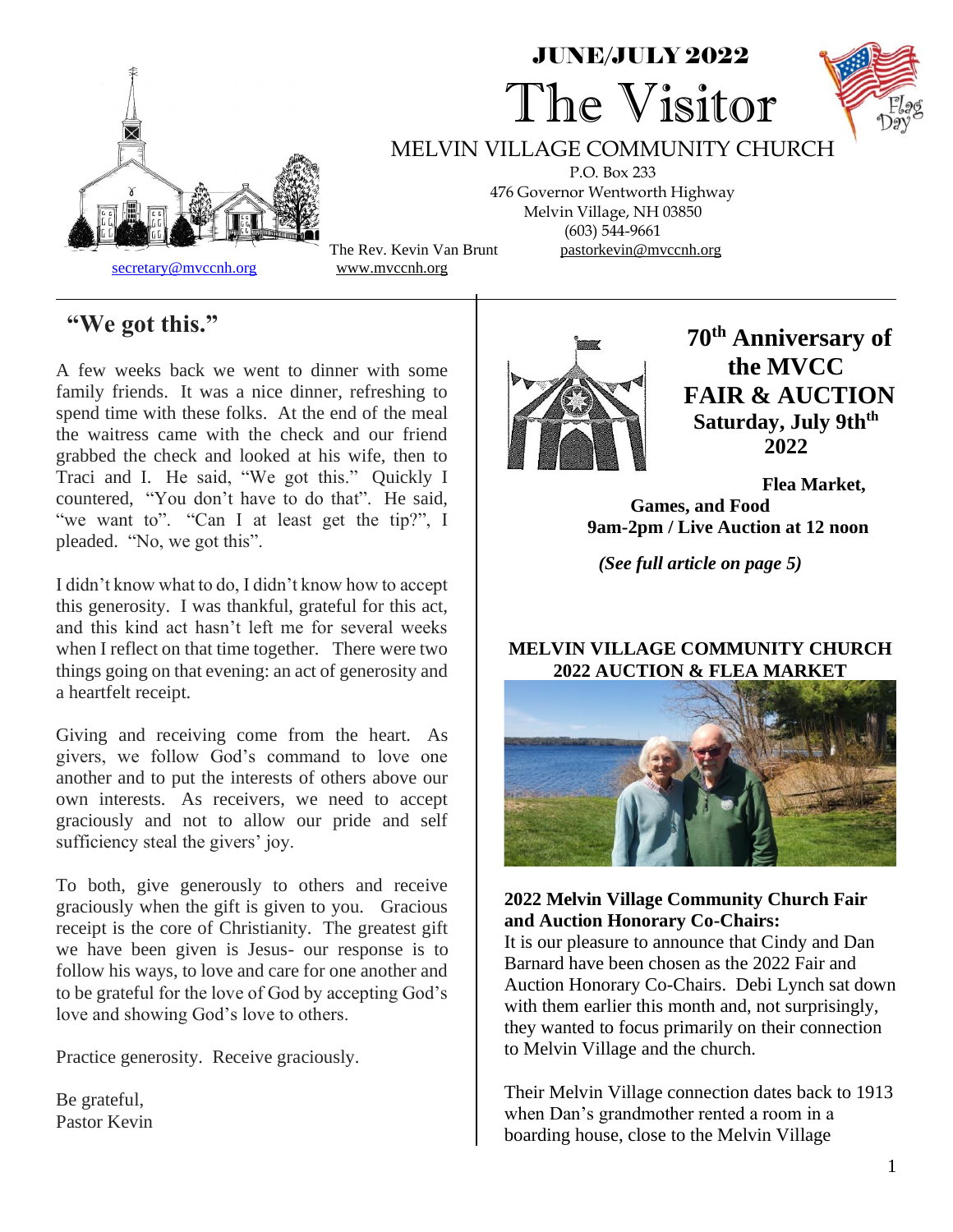Community Church, owned by Bertha Shephard. Dan's grandmother was recently widowed with two small boys, and it was suggested to her that she should come to the shores of Lake Winnipesaukee during the summer to help recover from her grief. She returned for many years and Dan's father continued the tradition by bringing his two small sons to the Village every summer. Around 1959, Bertha sold Dan's father the land behind her boarding house which included two houses – the property where Dan and Cindy currently live and the one next door where Dan's brother and wife reside in the summer.

Dan and Cindy married and continued the tradition of bringing their two sons, Matthew and Miles, to the Lake every summer and returning to Merrimack, NH at the end of the season. As they were packing up to leave in 1976 Cindy turned to Dan and asked "Why are we commuting back and forth. We love it here." Cindy enrolled their oldest son in elementary school. Dan, who owned his own company and was a manufacturer's rep of electrical products could do his job from anywhere. They immediately became full-time residents of Melvin Village and full-time members of Melvin Village Community Church. Dan continued on with his own company and Cindy returned to college at 35 and began a new career as a teacher. She taught second grade for many years in the Sandwich area. Today, Cindy and Dan's grandchildren enjoy the lake every summer. What a wonderful family tradition!

Cindy and Dan became "official" church members in 1977. They had so many great stories to tell Debi about the history of the church and the many wonderful pastors (we counted eight), choir directors, and parishioners they have worked with over the last 45 years. Cindy taught Sunday school and soon became the head of Christian Ed. Dan became a Deacon and chaired the major church building project in the late 1980s/early 1990s. It was very interesting to hear about that project. The choir room and the pastor's office, along with the Gribbel Room and much of the downstairs was added during that renovation. Even the horse barns were moved. Dan said it was quite a project! One of my favorite stories was of Dan joining the church choir for a year or two. He claims he could not, and still can't carry a tune, but the choir consisted of all women and he thought he could be

an inspiration for other men to follow. Dan continued to be the token male and soon moved on to other church experiences! Speaking of music, Nickie Hunter relayed how one Easter morning many years ago she played the trumpet with Dan and Miles at the sunrise service by the lake. Nickie has been playing the trumpet at sunrise service ever since that day!

It is so fitting that Dan and Cindy are this year's Honorary Co-Chairs as they have contributed so much to the Fair and Auction over the years. They chaired the Fair with Duke and Barbara Southard. Amazingly Dan was our Auctioneer for 30 years – a record that is going to be hard for his successor Chris Coulter to beat! Cindy was also an integral part of the live auction every year. She still has that role. How many of us will forget her riding that small child's bike across the auction stage last year! They both agreed that those were fun years at the church and they have a lot of fond memories of their Fair days.

Cindy has been a wonderful addition to the Outreach Committee this year and she chairs the Fair jewelry booth – a perennial favorite. She is a member of The Hikers and loves to play pickleball. Cindy stays out of the limelight but anytime you need anything she is there to quietly get it done! Dan enjoys curling and has been a member of the Kingswood Golf Club since 1981. We all know that Dan recently "retired" as Town Moderator after 20 years and we thank him so much for all he did in that role.

We are honored and thrilled to have Cindy and Dan as our 2022 Honorary Co-Chairs!

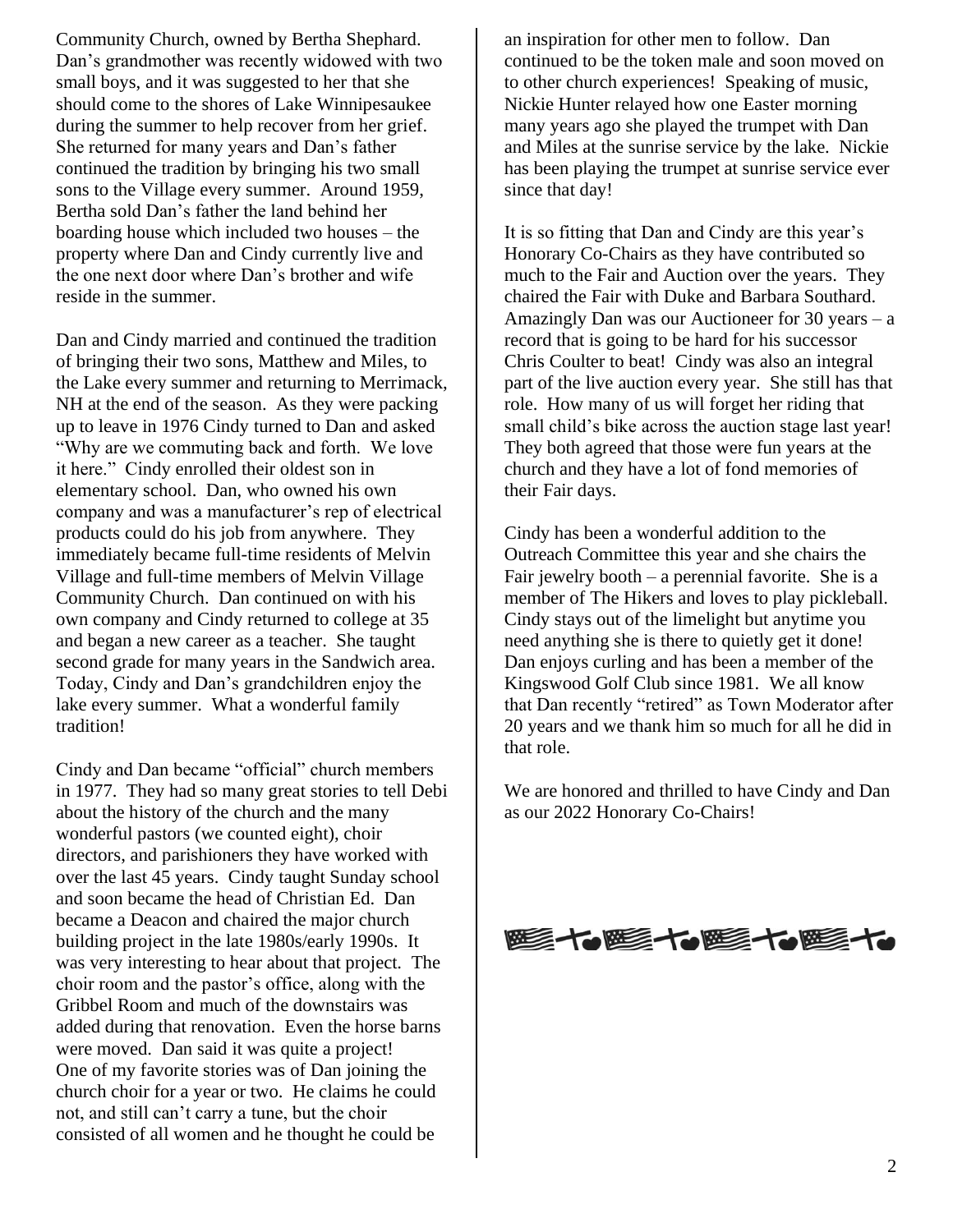**JUNE / JULY SERVICES** Worship Services, Sundays at 10:00 a.m.

**June 5, 2022** *Communion Served/Heritage Sunday* **The Rev. Kevin Van Brunt Scripture:** James 2:1-13 **Sermon:** "One Big Sandbox"

**June 12, 2022 Guest Speaker: Betsey Vinton Scripture:** Matthew 15:39-39 **Sermon:** "Compassion"

**June 19, 2022** *Father's Day* **The Rev. Kevin Van Brunt Scripture:** James 2:14-26 **Sermon:** "A Call to Action"

**June 26, 2022 Guest: Teen and Adult Challenge**

**July 3, 2022 The Rev. Kevin Van Brunt Scripture:** James 3:1-12 **Sermon:** "Power of Words"

**July 10, 2022** *Worship Outside* **The Rev. Kevin Van Brunt Scripture:** James 3:13-18 **Sermon:** "Wisdom of the Heart"

**July 17, 2022 The Rev. Kevin Van Brunt Scripture:** James 4:1-12 **Sermon:** "Prioritize"

**July 24, 2022 The Rev. Kevin Van Brunt Scripture:** James 4:13-17 **Sermon:** "Making the Most of Right Now"

**July 31, 2022 Guest Speaker:** Betsey Vinton **Scripture:** Ephesians 1:3-14 Sermon: "Chosen"





*And now these three remain: faith, hope and love. But the greatest of these is love. 1 Corinthians 13:13*

Throughout the month of June, Outreach will gratefully accept discretionary offerings for One Great Hour of Sharing. Envelopes will be available in the pews at church. Checks should be made payable to MVCC with OGHS in the memo line. One Great Hour of Sharing began seventy-three years ago in response to the devastation of World War II. On Saturday evening, March 26, 1949, a national broadcast titled "One Great Hour" featured a remarkable assembly of national leaders and celebrities. President Harry S. Truman gave a rousing radio address about the plight of so many in the world. Part of his speech said this:

*"We know that we enjoy these great blessings not because of any special merit on our part, but because of the bounty of God. It is to His Providence that we owe the richness of our country and our heritage of freedom. Since these good things come to us from Him, we know that we must use them for the good of others in accordance with His will."*

The broadcast concluded by asking Americans to give generously the next morning in their churches. More than 75,000 churches responded! Today, One Great Hour of Sharing serves people in over eighty countries around the world. Sponsored by eight Christian U.S. denominations and Church World Service, One Great Hour of Sharing makes sure that we can respond to needs as soon as they happen and that tens of thousands of people receive support for ongoing relief, rehabilitation, and development. OGHS provides immediate relief and long-term recovery support after disasters; equips churches and leaders in disaster preparedness measures; offers assistance to displaced people; and supports global development projects that empower communities around the world to thrive. This year's global theme for One Great Hour of Sharing is *Love Remains,* based on 1 Corinthians 13:13. Natural disasters, civil wars, and the effects of the pandemic continue to fester at home and around the world. Amid all this uncertainty *love*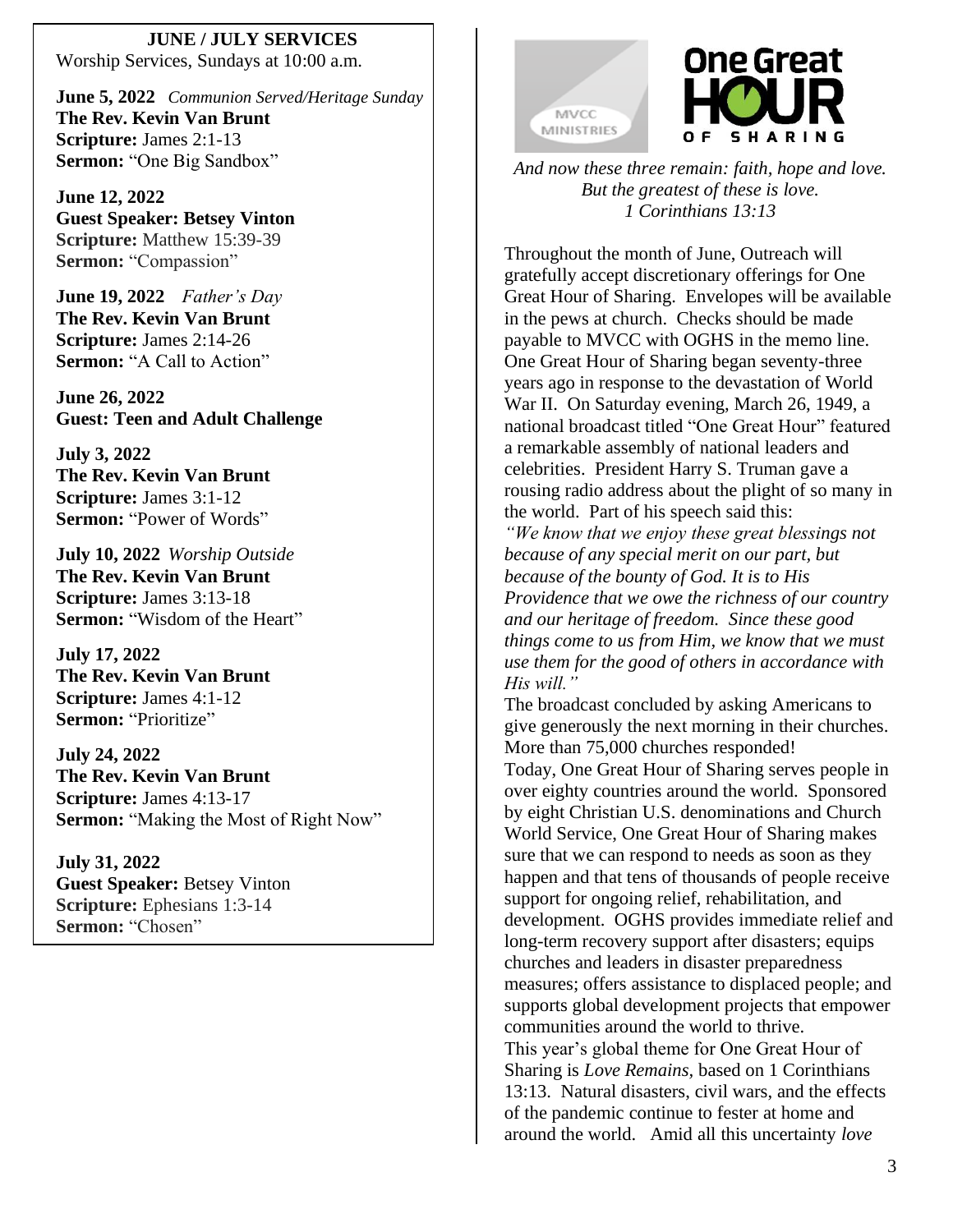*remains* with the help of grants through our One Great Hour of Sharing donations. It is our tangible expression of love – walking with communities in times of crisis. Details about the numerous grants provided by OGHS in 2021 can be found at www.abc-oghs.org. Information will also be posted on the Outreach board in the Gribbel room.

Outreach Committee Members: Debi Lynch (chair), Cindy Barnard, Doris Hearty, Kim Reed, Jennifer Whalen



# **2022 Spring Outreach Connections**

The MVCC Outreach Committee wants to share opportunities to participate in community events through the organizations we support. It is a wonderful chance to contribute, learn more about the organizations and have some good cheer

#### Granite VNA

The Granite VNA returned to an in person gathering this year for the Annual Passion for Caring Silent Auction and Raffle. The event was held this year at Belknap Mills on May 4. Volunteers reached out for donations from community support from sponsors, businesses and local artisans for the event. There were over 100 supporters at the gathering, who enjoyed the evening and celebrated raising over \$40,000 at the event. Proceeds support healthcare efforts for both the young and old in New Hampshire. Please consider joining the event in the spring of 2023.

#### Habitat for Humanity

The 2022 fundraiser for Habitat for Humanity is a scheduled Cornhole Tournamenr at Hobbs Tavern in Ossipee on Saturday May 21 from 11 am to 3 pm. Donations of \$75 for admission of two adults is requested. Proceeds from this event will support building a home in Freedom NH for a local family. If this event is of interest, please contact Bill or Diane at 603-569-5664 or email [fundraising@ossipeehabitat.org.](mailto:fundraising@ossipeehabitat.org)

### **A Note from Outreach**

Words can not express the generosity of our church community. To date, \$4,228 has been donated for Ukraine relief. These funds are being sent directly to ABC Vermont New Hampshire where 100% of the donations go to relief efforts. We will keep Ukraine in our prayers and thank you so much for your kindness to those who have lost so much.



### **Financial Snapshot As Of April 30, 2022**

|                                             | <b>2022 Full</b><br>Year<br><b>Budget</b> | Received<br>Year-To-<br>Date April | Percent<br>of Full<br>Year<br><b>Budget</b> |
|---------------------------------------------|-------------------------------------------|------------------------------------|---------------------------------------------|
| Member<br>Pledges<br>and Plate<br>Offerings | \$155,475                                 | \$53,996                           | 34.7%                                       |
| Other<br>Income <sup>1</sup>                | \$44,050                                  | \$10,085                           | 22.8%                                       |
| Total<br>Income                             | \$199,525                                 | \$64,081                           | 32.1%                                       |
| Total<br><b>Expenses</b>                    | \$193,834                                 | \$60,612                           | 31.3%                                       |
| Surplus /<br>(Deficit)                      | \$5,691                                   | \$3,469                            |                                             |

**<sup>1</sup>**Other Income includes interest, trust distributions, church fund distribution, and fundraisers

- With one-third of the year behind us, pledges and other income are tracking well
- We have a surplus of \$3,469 year-to-date



**June 19 th**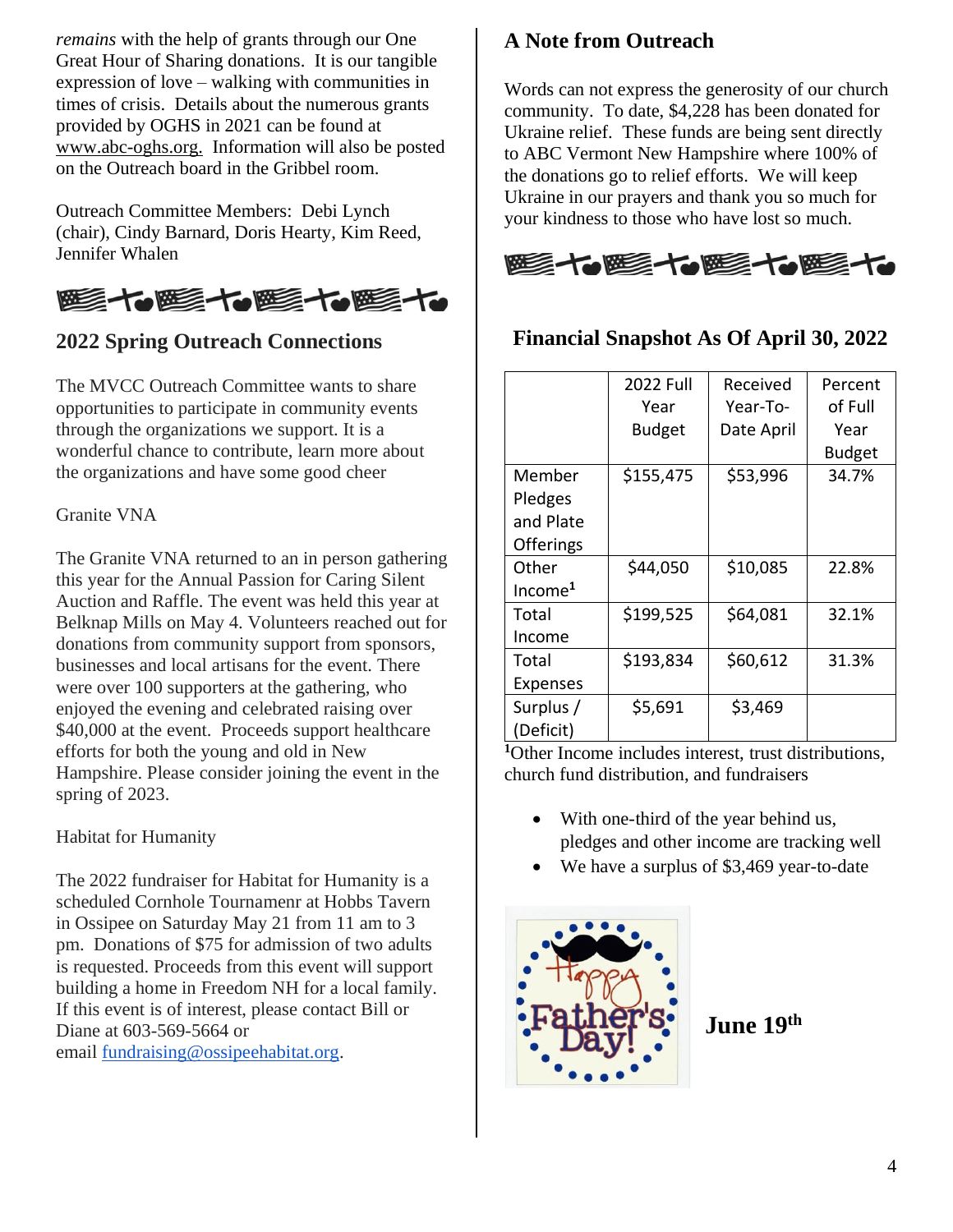

### **Fair & Auction News**

*(Assuming you've already read the article on this year's Honorary Fair Chairpersons, Dan and Cindy Barnard*)

70th Fair & Auction Day: Saturday, July 9th from  $9 AM - 2 PM$ Auction Begins at 12 PM All fair proceeds go toward supporting the outreach and mission of MVCC.

In addition to the live auction, food, and games; Flea Market and Crafter tables will be available to rent. The Flea Market is open to anyone who has items to sell – families who have treasures from the attic and/or artisans with crafts or art. Space is limited so sign up now! The suggested donation to rent a space is \$25. For more information about the Flea Market, including a Registration Form, go to [www.mvccnh.org/fairauction,](http://www.mvccnh.org/fairauction) call Debi Lynch at (484)467-3242, or fill out the registration form included in the Visitor and bring to the church with you on Sunday.

As always, we are looking for Live Auction items including watercraft (boats, canoes, kayaks, sunfish, paddle boards), fine dining gift certificates, golf outings, golf carts, week-end getaways, artwork, sporting event tickets, adventure experiences, and more. For more information on how to donate items to the live auction call Chris Coulter at (603)986-6597.

The barn will be open on the Saturday mornings of June 11, 18, and 25 from 9:00 AM - 12 PM to drop off any **live auction items** as well as to collect **clean, gently used clothing, puzzles, games, and books (fiction, cookbooks, children's only**). We will not be accepting "White Elephant" or "Flea Market" type items and encourage those who have these items to reserve a Flea Market space for Fair Day.

### **Fair & Auction Questions or Comments? Contact the following:**

Crafters & Flea Marketers: Debi Lynch (484) 467-3242, [Lynchkg124@gmail.com](mailto:Lynchkg124@gmail.com)

Auction: Chris Coulter, (603) 986-6597

General: Nickie Hunter 603) 707-9155, [nickie.hunter@gmail.com](mailto:nickie.hunter@gmail.com)

General: Church Office (603) 544-9661, [secretary@mvccnh.org](mailto:secretary@mvccnh.org)

Visit Website: **[mvccnh.org/fairauction](http://mvccnh.org/fairauction)**



On May  $17<sup>th</sup>$ , the Belmont High School Chorus visited MVCC as part of a field trip for the students to discover acoustical settings other than a gymnasium.

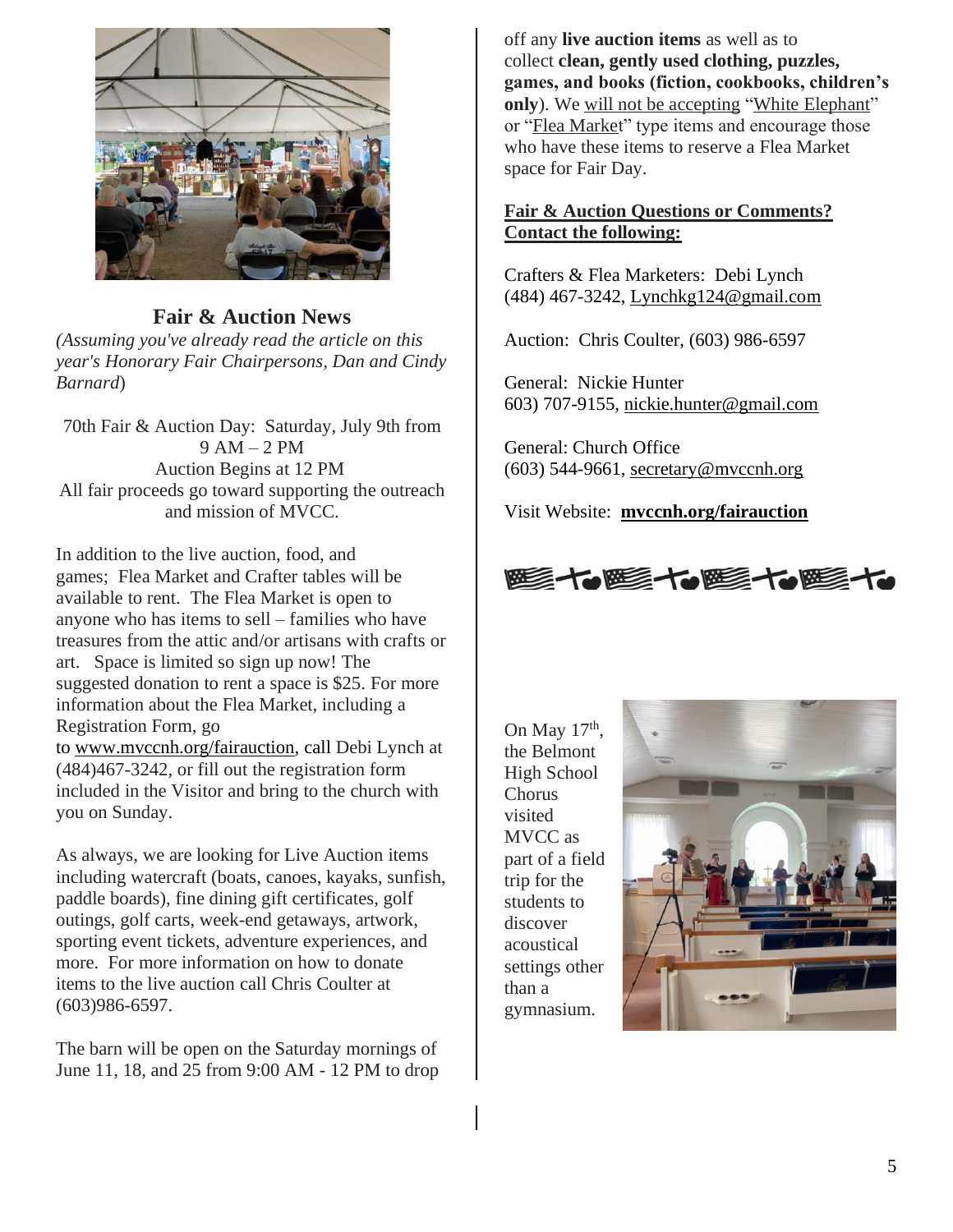# **A Note from the Music Director**

My good news so far, as I write this, is that my case of COVID seems to be in the late stages: I am over 65 and not in the hospital or dead. The parts I don't like are the lingering and underwhelming weakness and fatigue. On balance I am grateful. Apparently I have immunizations and a booster to thank for this, plus masking and distancing - except when I didn't!

*Giving thanks in all things* is a message we have heard recently. There is so much to be thankful for in our church: the committees who make everything run, from plumbing and heating and painting to scheduling and worship leaders and payroll and electricity and plowing and raking and flowers and fellowship. It boils down to every individual who shows up in their way and does their part. As my "way" has changed recently I think about how we all have to shift in our activities and roles. These songs pop to mind as we all , together and separately, make adjustments to *all things*:

*Lord, You Give the Great Commission*:

Lord, you call us to your service: *In my name baptize and teach.*

That the world may trust your promise, life abundant meant for each,

give us all new fervor, draw us closer in community:

with the Spirit's gifts empower us for the work of ministry.

The Lord bless you and keep you.

The Lord lift his countenance upon you, and give you peace.

The Lord make his face to shine upon you and be gracious unto you.

*Hallelujah. Amen.*





*"I know the plans I have for you, declares the LORD…to give you a future and a hope." Jerimiah 29:11*

# **Congratulations to our High School Graduates!**

### **Lou Arinello**

Lou will be attending UNH this fall as a Hamel Scholar. He will primarily study journalism, with interests in Spanish language and culture and environmental science. Lou hopes to give a voice to those in need who do not have the resources to tell their stories.





# **Gabe Arinello**

Gabe will study at Keene State College as a member of the Morris-August Honors Program. He found Keene's Sustainable Product Design and Innovation major to be a perfect fit for his interests in product improvement and environmental sustainability.

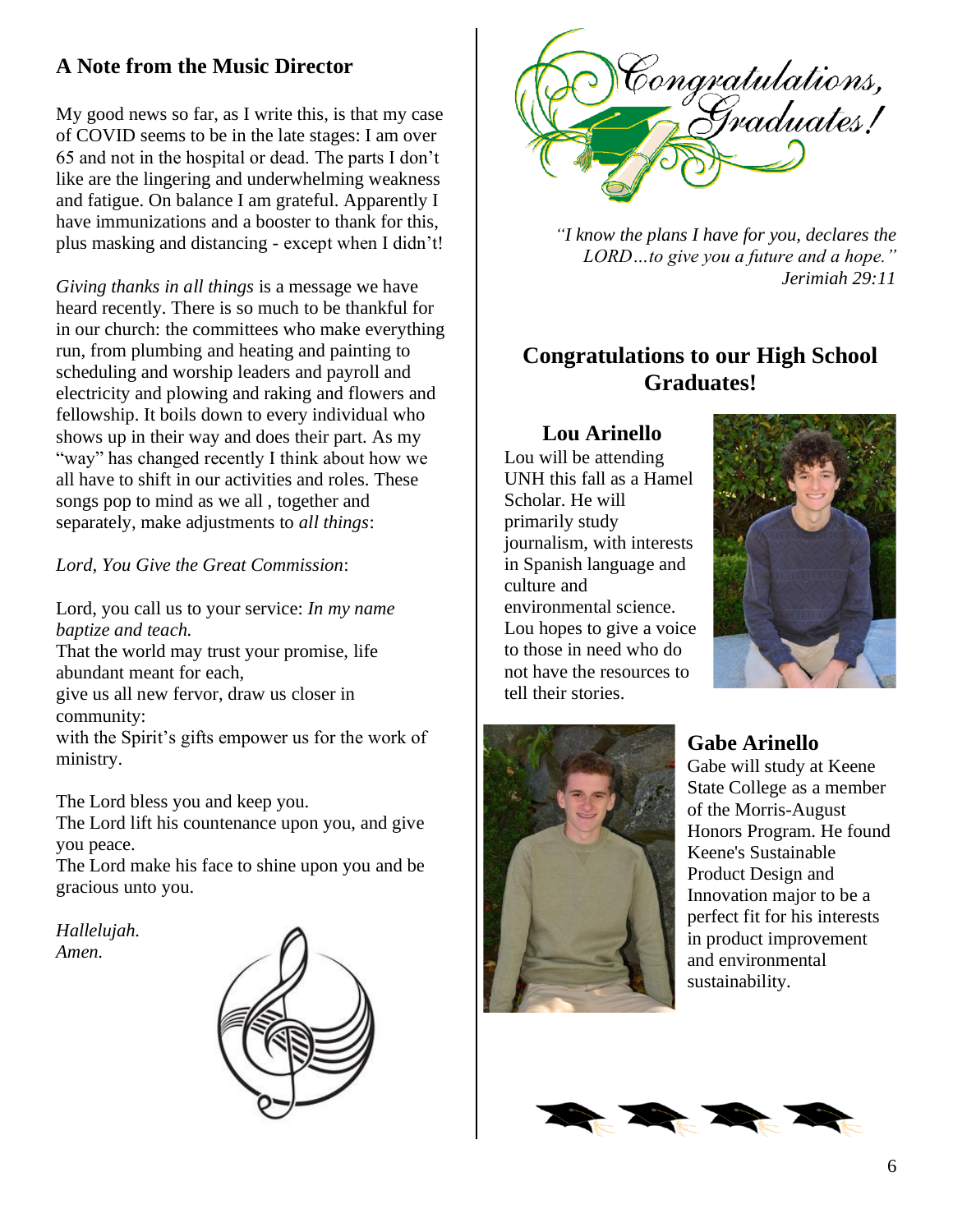# **Congrats to Our College Grads!**

## **Meghan Lapar**



Meghan is graduating from Bates College with a Bachelor's degree in Psychology with a minor in Spanish and film and social media GEC. Meghan has been applying for social media marketing jobs

in the Boston area. She will be living in Boston starting September 1st.

# **Eileen McKenna**

Eileen graduated from UNH this year. She is on her way to Tufts University/ Cummings School of Veterinary Medicine in September.



## KEEPING IN TOUCH

MVCC loves to stay in touch with all the youth as they begin their new journey away from home. Please continue to keep us up to date as to what is happening in their life as we continue to pray for them and wish them well.



# **Camp Scholarships**

The Christian Education Committee is pleased to announce that they awarded three Christian Summer Camp Scholarships.

Recipients are: **Logan Gil and Owen Van Brunt.** We hope they all enjoy a fun and meaningful time at camp this summer! **ENJOY CAMP!**



### **Summer Business Meeting**

*June 30 2022, 7:00pm*

Thursday June  $30<sup>th</sup>$  is our summer business meeting. We know it is a busy time of year but take a little time and get the update on the Auction and Fair planning, hear what the different committees are up to, how are investments are doing and hopefully some updates on Visioning. Please check announcements regarding possible fellowship time prior to the meeting. See you all there.

Sincerely, Jane Hunter, Clerk

*In the Mail...*



Dear MVCC Christian Ed Committee, Thank you for the scholarship to go to camp this summer. I am looking forward to participating in the leaders Program at Sentinel, and I am excited for the leadership skills I will learn at camp this year. Thank you, Owen

Dear Church Family,

Thank you for all your prayers, cards and thoughts while I was healing from my broken shoulder. And then to be Friend of the Week too- the notes brought a smile!

I have months of PT ahead of me, and hopefully I will gain all (or most) of my mobility back. As the saying goes: One day at a time! Thank you again, Joyce (Wood)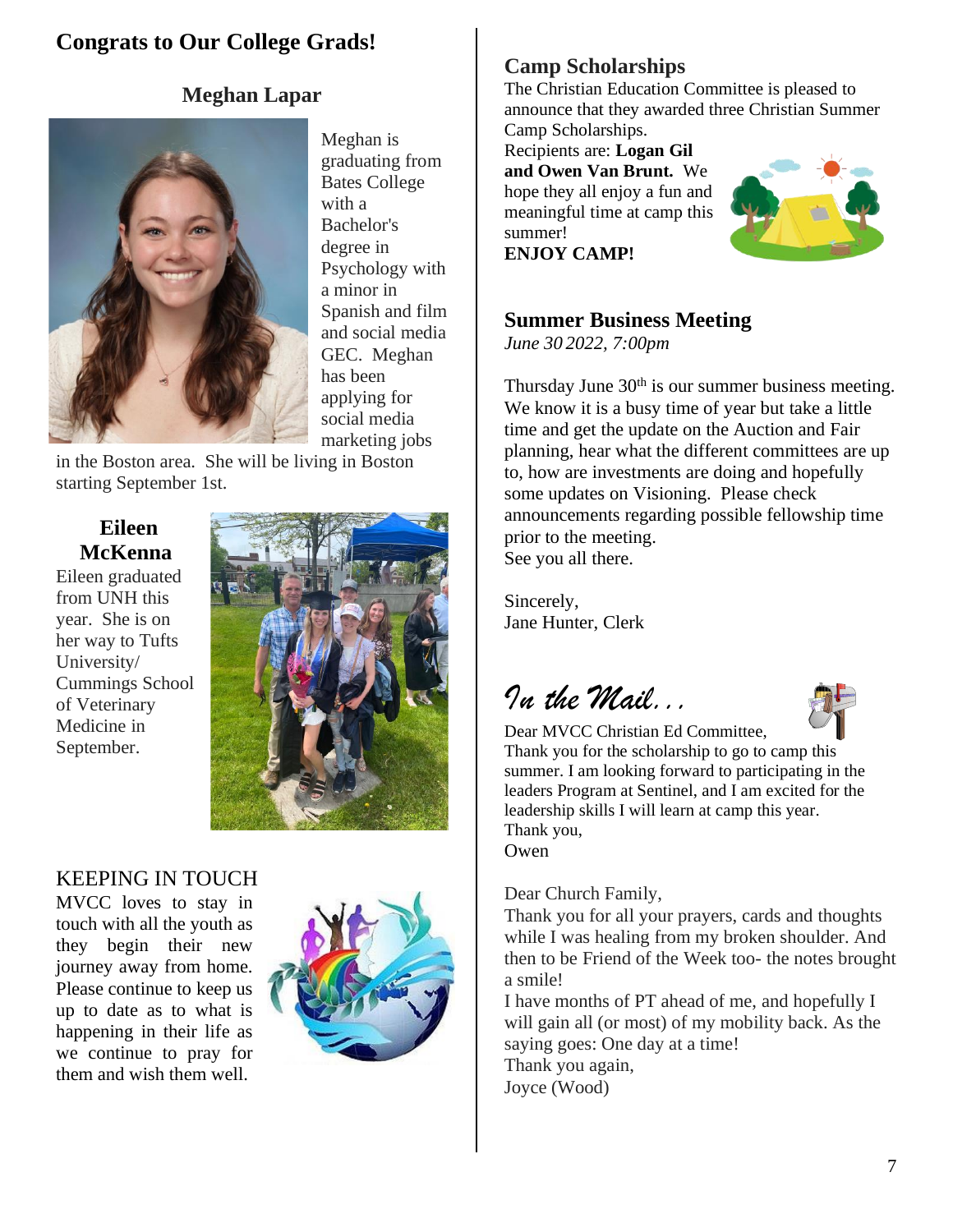In Our Thoughts

### **REJOICE and PRAISE GOD…**

… for cancer in remission

… for God's mercy that is new every morning **AND PRAY…**

- … for Abby Coulter's time in Spain
- … for Bill and Rachel's son David who is deployed
- … for Karen & Pastor George as Karen has cancer treatments

… for Judy House's sister Su dealing with health issues

… for Sonya Lapar's brother George, going through cancer treatments

… for our friends at Sugar Hill and the Taylor Home

- … for the people of Ukraine, peace.
- … for Lisa Conant's brother in law Bill with cancer
- … for Lisa's friend, Pat with dementia

… for Judy Crouse's son, Brian: for continued recovery

… for our young adults and children in the church and in the community

- … for Judy Crouse's friend Betty with ALS
- … for David; Joyce Wood's brother, Larry Plummer; Bill Rudd (throat cancer), Jeff's mom, Mary; Ali Meserve & parents, Jeffery Johnson, Sam Davis
- …for those suffering from addiction; Caitie, David, and others. Join community churches as we pray the 3rd of each month for those suffering from addiction
- …for continuing concerns of Church family and friends, including: Doris Chase; Eunice Hodgdon; Gretchen Oakley; Arline Thompson, Mary McCarthy, Donna Conway; Debbie Stroddel, Joyce Wood
- …and for those at Mountain View, Taylor Home and other Assisted Living Care Facilities: Millie Calvert; Charlie Coulter; Rebecca DeLuca; Bob Ketcham; Jann Poole; Chuck's brother James, Ann Clarke, Nan & Mort Smith



Please take lots of pictures and send them to [secretary@mvccnh.org](mailto:secretary@mvccnh.org) of your summer fun at MVCC to share in the August VISITOR. *Thank you*

# **Let's Celebrate!**

#### **Birthdays:**

- 1 Jennifer Whalen
- 2 Laura McKenna
- 3 Ella Johnson
- 5 Joan Sayce
- 6 Bob Wood
- 7 Jeff Hunter
- 13 Chris Johnson, Traci Van Brunt
- 18 Jack Munsey
- 20 Milly Calvert 100!
- 21 Heather Cubeddu
- 23 Katie McCarthy
- 24 Jack Widmer
- 28 Jeff Hugel
- 29 Bob McKenna

#### **Anniversaries:**

- 2 Jim & Sharon Smith
- 6 Paul & Chris Johnson, 1968
- 7 Kevin & Traci Van Brunt, 1997
- 8 Michael & Suzie McCarthy, 1991
- 17 Eugene & Shirley Blabey, 1966
- 20 Dean & Kathy Mendenhall, 1976 Steve & Janice Arinello
- 25 John & Gretchen Oakley, 1955
- 28 Dave & Pat Williams2003
- 30 George & Judy House, 1992



#### **Birthdays:** 10 -Jesse Mendenhall

- 12- Paul Johnson
- 13 Lucy Carlson
- 15 Janice Arinello
- 20 Zack Smithwood
- 22 Suzie McCarthy
- 26 Andrew Wood
- 27 Bob Ketcham
- 28 Sonya Lapar
- 29 Jared Whiting

#### **Anniversaries:**

- 01 Dan & Cindy Barnard, 1967
- 11 Jeff & Susan Hugel, 1981
- 12 Timothy & Lisa Goodwin, 1992
- 18 Gary & Diane Tepe